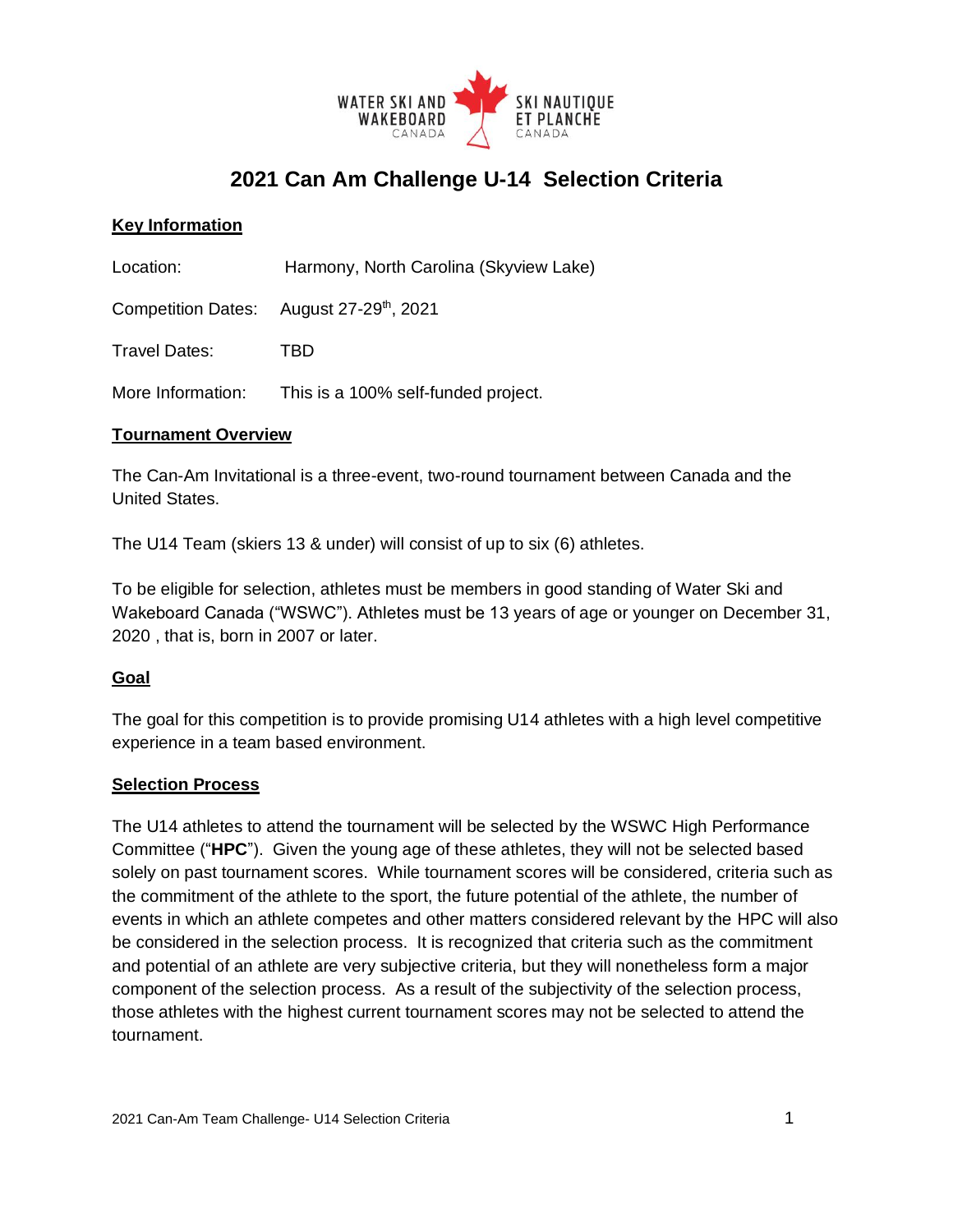

Athletes interested in being selected to attend the tournament are encouraged to compete in their respective Provincial Championships the 2021 Eastern or Western Championships and the National Championships.

## *Cost*

Athletes are required to pay 100% of their expenses for this event. The expenses include travel, accommodation, meals, and tournament registration.

## *Intent to Participate*

Athletes are requested to advise the National Team Coach (**NTC**) if they are interested in attending the tournament. This is not mandatory, but will help with team selection. Please send an email to the NTC at sbush53@gmail.com with the subject heading "Declaration of Intent to Participate" and indicate the name of the athlete who would like to be considered for participation.

## *Deadline for Submitting Results*

A copy of results for the entire tournament or a ratings sheet, in either case, signed by the Chief of Competition or Chief Judge of each tournament an athlete wishes to be used in the selection process must be received by WSWC by email at [info@wswc.ca](mailto:info@wswc.ca) prior to the close of business on **July 19 , 2021**. Athletes are responsible for ensuring that all results or rating sheets are received by WSWC by the deadline.

Despite the foregoing, for the purposes of this selection criteria the HPC may, but is not obligated to, use tournament results posted on the internet if it believes the posted results to be credible.

## *Timing of Selection*

The HPC will complete the selection of athletes to represent Canada at the Can Am Invitational and form the Canadian Team promptly following the **July 19 2021** results submission deadline.

#### *Appeals*

An athlete may appeal any decision made pursuant to this document. An appeal shall be made and dealt with in accordance with the most recent version of WSWC's Appeals Policy. A copy of the Appeals Policy is available from WSWC upon request and is posted on the WSWC's website a[t](http://www.waterski-wakeboard.ca/) [www.wswc.ca.](http://www.wswc.ca/)

2021 Can-Am Team Challenge- U14 Selection Criteria 2 As a result of the short period of time between the date on which the athletes to attend the Can-Am Invitational will be selected and the Team's departure for the Can Am Invitational, the